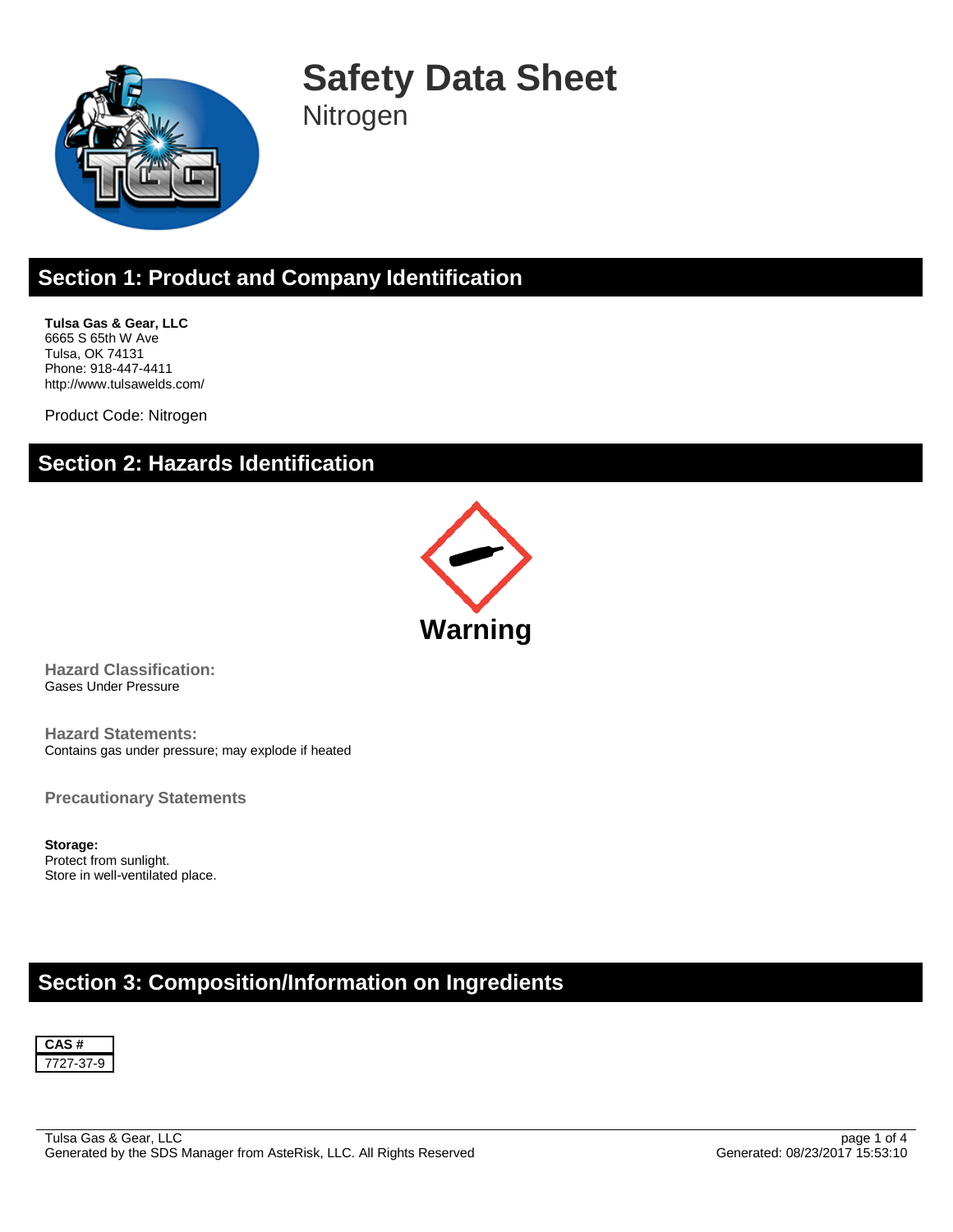| <b>Chemical Substance</b>   | <b>Chemical</b><br>Family | Trade Names                                                                                    |
|-----------------------------|---------------------------|------------------------------------------------------------------------------------------------|
| NITROGEN, COMPRESSED<br>GAS | Inorganic gases           | DIATOMIC NITROGEN: DINITROGEN: NITROGEN: NITROGEN-14: NITROGEN GAS: UN<br>1066: N <sub>2</sub> |

### **Section 4: First Aid Measures**

| <b>Skin Contact</b>                          | <b>Eve Contact</b>                     | <b>Ingestion</b>                                             | <b>Inhalation</b>                                                                                                                                                                                                                 | Note to<br><b>Physicians</b>           |
|----------------------------------------------|----------------------------------------|--------------------------------------------------------------|-----------------------------------------------------------------------------------------------------------------------------------------------------------------------------------------------------------------------------------|----------------------------------------|
| Wash exposed<br>skin with soap<br>and water. | Flush eyes<br>with plenty of<br>water. | If a large amount is<br>swallowed, get<br>medical attention. | If adverse effects occur, remove to uncontaminated area. Give<br>artificial respiration if not breathing. If breathing is difficult, oxygen<br>should be administered by qualified personnel. Get immediate<br>medical attention. | For inhalation,<br>consider<br>oxygen. |

## **Section 5: Fire Fighting Measures**

| <b>Suitable Extinguishing Media</b>                                                                                           | <b>Products of</b><br>Combustion | <b>Protection of Firefighters</b>                                       |
|-------------------------------------------------------------------------------------------------------------------------------|----------------------------------|-------------------------------------------------------------------------|
| Non-flammable. Use suitable extinguishing media for surrounding<br>fire. Cylinders may rupture or explode if exposed to heat. | Non-flammable                    | Respiratory protection may be needed for<br>frequent or heavy exposure. |

### **Section 6: Accidental Release Measures**

| <b>Personal Precautions</b>                                       | <b>Environmental Precautions</b> | <b>Methods for Containment</b> |
|-------------------------------------------------------------------|----------------------------------|--------------------------------|
| Keep unnecessary people away, isolate hazard area and deny entry. | No significant effects from      | Stop leak if possible without  |
| Stay upwind and keep out of low areas.                            | contamination expected.          | personal risk.                 |

**Methods for Cleanup Other Information** N/A N/A

# **Section 7: Handling and Storage**

| Handling                                                                                                   | Storage                          |
|------------------------------------------------------------------------------------------------------------|----------------------------------|
| Store and handle in accordance with all current regulations and standards. Subject to storage regulations: | Keep separated from incompatible |
| U.S. OSHA 29 CFR 1910.101.                                                                                 | substances.                      |

## **Section 8: Exposure Controls/Personal Protection**

#### **Exposure Guidelines**

NITROGEN, COMPRESSED GAS: NITROGEN: ACGIH (simple asphyxiant)

#### **Engineering Controls**

Handle only in fully enclosed systems.

| <b>Eve Protection</b>            | <b>Skin Protection</b>     | <b>Respiratory Protection</b>                              |
|----------------------------------|----------------------------|------------------------------------------------------------|
| Eye protection not required, but | Protective clothing is not | Respiratory protection may be needed for frequent or heavy |
| recommended.                     | reauired.                  | exposure.                                                  |

**General Hygiene considerations**

- **Avoid breathing vapor or mist**
- **Avoid contact with eyes and skin**
- **Wash thoroughly after handling and before eating or drinking**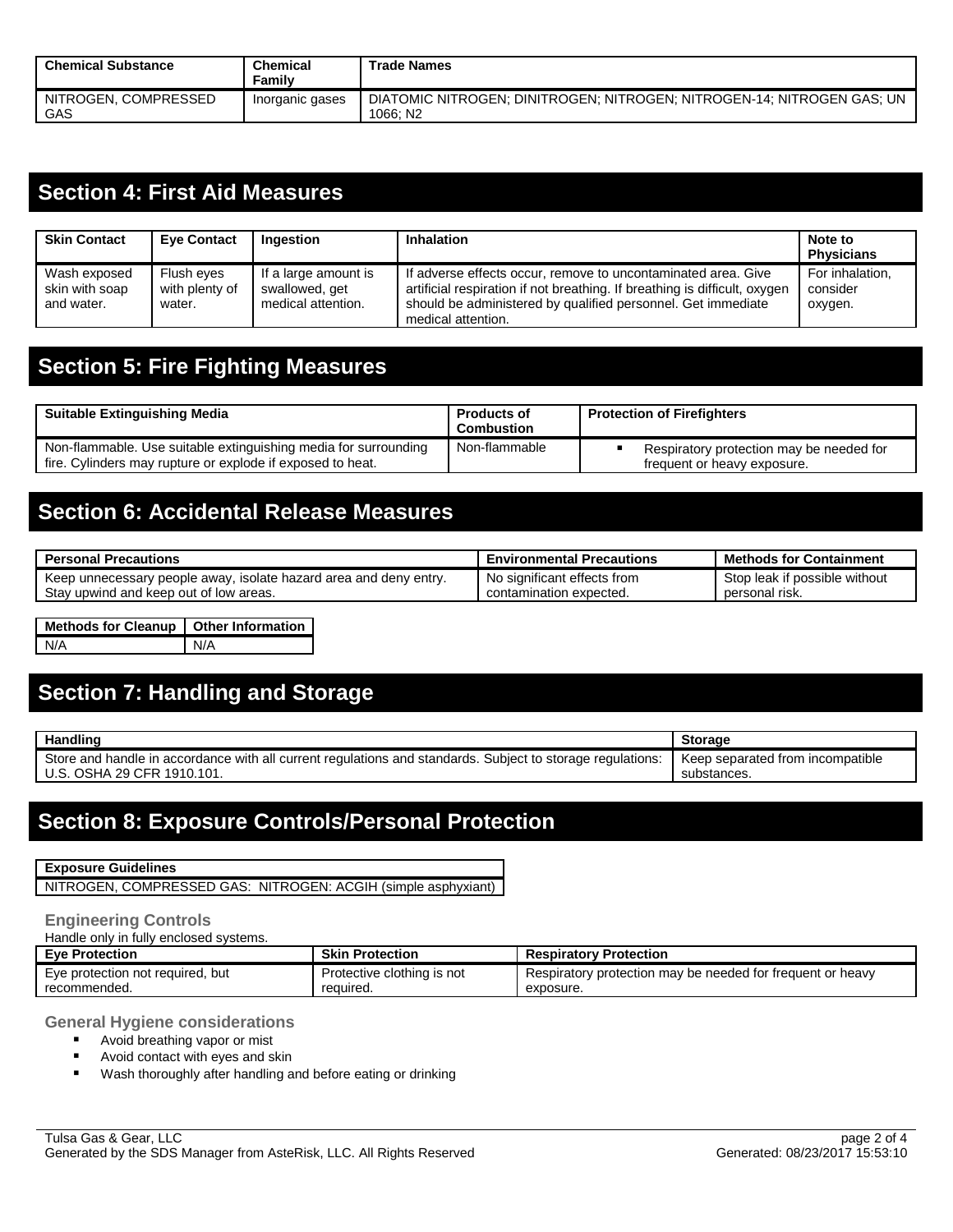# **Section 9: Physical and Chemical Properties**

| <b>Physical State</b> | Appearance | Color     | <b>Change in Appearance</b> | <b>Physical Form</b> | Odor     | Taste     |
|-----------------------|------------|-----------|-----------------------------|----------------------|----------|-----------|
| Gas                   | Clear      | Colorless | N/A                         | Gas                  | Odorless | ⊺asteless |

| Point<br>™lash.  | <br><sup>≂</sup> lammabilitv | Coefficient<br>Partition | Autoianition<br><b>Femperature</b> | Limits<br>Upper<br>' Explosive L | <b>Explosive Limits</b><br>∟ower |
|------------------|------------------------------|--------------------------|------------------------------------|----------------------------------|----------------------------------|
| Not<br>tlammable | available<br>Not             | Not available            | Nonflammable                       | ำmable<br>Nor<br>⊥iflamm         | Nonflammable                     |

| <b>Boiling</b><br><b>Point</b>    | Freezina<br><b>Point</b> | Vapor<br><b>Pressure</b> | Vapor<br><b>Density</b> | <b>Specific</b><br>Gravity | Water<br><b>Solubility</b> | рH                | Odor<br><b>Threshold</b> | <b>Evaporation</b><br>Rate | <b>Viscosity</b>        |
|-----------------------------------|--------------------------|--------------------------|-------------------------|----------------------------|----------------------------|-------------------|--------------------------|----------------------------|-------------------------|
| $-321$ F<br>(-196<br>$\mathbf{C}$ | $-346$ F $(-)$<br>210 C) | 760<br>mmHa @<br>$-196C$ | 0.967<br>(Air=1)        | Not<br>applicable          | $.6\%$ @<br>20 C           | Not<br>applicable | Not<br>available         | <b>Not</b><br>applicable   | 0.01787<br>cP @ 27<br>◡ |

| Weiaht<br><b>Molecular</b> | <b>Molecular</b><br><sup>.</sup> Formula | Density      | Weight per<br>Gallon | <b>Volatility by Volume</b> | Volatility | ∶ Solubilit <b>v</b><br>Solvent |
|----------------------------|------------------------------------------|--------------|----------------------|-----------------------------|------------|---------------------------------|
| 28.0134                    | N <sub>2</sub>                           | 2506<br>≒a/L | Not available        | 00%                         |            | Soluble:<br>Liauid<br>ammonia   |

## **Section 10: Stability and Reactivity**

| <b>Stability</b>                            | <b>Conditions to Avoid</b>                  | <b>Incompatible Materials</b>  |
|---------------------------------------------|---------------------------------------------|--------------------------------|
| Stable at normal temperatures and pressure. | Stable at normal temperatures and pressure. | Metals.<br>oxidizing materials |

| Hazardous Decomposition Products   Possibility of Hazardous Reactions |                      |
|-----------------------------------------------------------------------|----------------------|
| Oxides of nitrogen                                                    | Will not polymerize. |

# **Section 11: Toxicology Information**

#### **Acute Effects**

| Oral LD50        | Dermal<br>∟D50 | Inhalation                                                                                                                              |
|------------------|----------------|-----------------------------------------------------------------------------------------------------------------------------------------|
| Not<br>available | Not available  | Nausea, vomiting, difficulty breathing, headache, drowsiness, dizziness, tingling sensation, loss of coordination,<br>convulsions, coma |

| Eve.<br>ritation<br>- Ir                                                                    | <b>Skin</b><br><b>Irritation</b>                                           | iensitization<br>o.      |
|---------------------------------------------------------------------------------------------|----------------------------------------------------------------------------|--------------------------|
| frostbite<br>rapidly<br>burns<br>with<br>. or<br>Contact<br>' expandıng qas<br>cause<br>mav | .<br><br>ettects<br>significant<br>adverse<br>or<br>infori<br>nation<br>NC | Difficulty<br>∵breathino |

**Chronic Effects**

|               |               |               | Carcinogenicity   Mutagenicity   Reproductive Effects   Developmental Effects |
|---------------|---------------|---------------|-------------------------------------------------------------------------------|
| Not hazardous | Not available | Not available | No data                                                                       |

# **Section 12: Ecological Information**

#### **Fate and Transport**

| <b>Eco toxicity</b>                  | <b>Persistence / Degradability</b> | <b>Bioaccumulation / Accumulation</b> | <b>Mobility in Environment</b> |
|--------------------------------------|------------------------------------|---------------------------------------|--------------------------------|
| Fish toxicity: Not available         | Not available                      | Not available                         | Not available                  |
| Invertibrate toxicity: Not available |                                    |                                       |                                |
| Algal toxicity: Not available        |                                    |                                       |                                |
| Phyto toxicity: Not available        |                                    |                                       |                                |
| Other toxicity: Not available        |                                    |                                       |                                |

# **Section 13: Disposal Considerations**

Dispose in accordance with all applicable regulations.